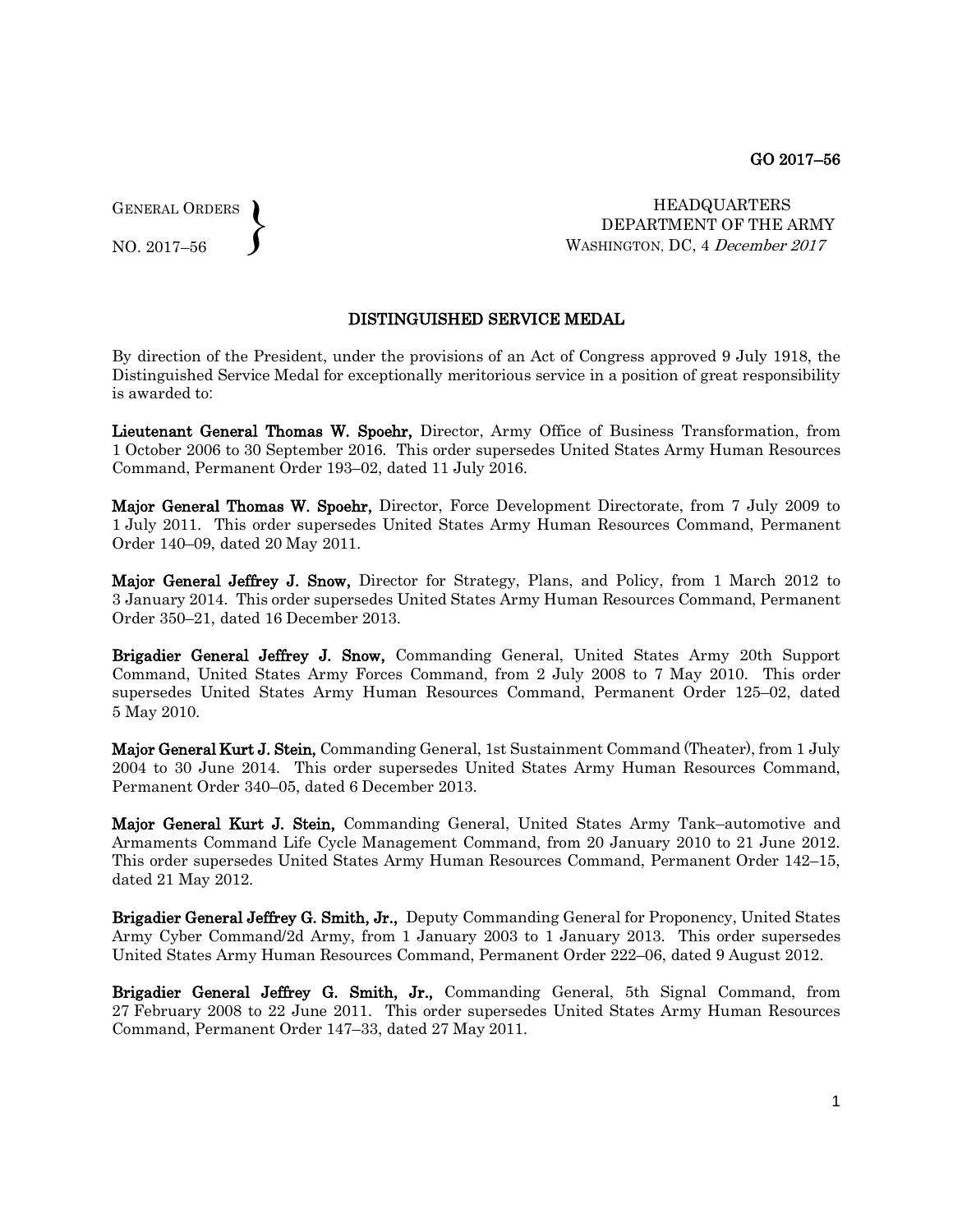## GO 2017–56

Lieutenant General Jeffrey A. Sorenson, Jr., Army's Chief Information Officer, G–6, from 17 July 2009 to 5 November 2010. This order supersedes United States Army Human Resources Command, Permanent Order 294–04, dated 21 October 2010.

Lieutenant General Edgar E. Stanton III, Military Deputy for Budget to the Assistant Secretary of the Army (Financial Management and Comptroller), from 1 April 2002 to 31 March 2012. This order supersedes United States Army Human Resources Command, Permanent Order 006–05, dated 6 January 2012.

Lieutenant General John E. Sterling, Jr., Deputy Commanding General and Chief of Staff for the United States Army Training and Doctrine Command, Fort Eustis, Virginia, from 4 June 2002 to 4 June 2012. This order supersedes United States Army Human Resources Command, Permanent Order 130–25, dated 9 May 2012.

Major General Leslie C. Smith, Commanding General, United States Army Maneuver Support Center of Excellence, Fort Leonard Wood, Missouri, from 7 June 2013 to 7 April 2015. This order supersedes United States Army Human Resources Command, Permanent Order 089–09, dated 30 March 2015.

Major General Steven W. Smith, Special Assistant, Assistant Secretary of the Army (Manpower and Reserve Affairs), from 22 May 2004 to 22 May 2014. This order supersedes United States Army Human Resources Command, Permanent Order 118–02, dated 28 April 2014.

Major General William L. Smith, Commander, Texas Army National Guard, from 1 December 2006 to 1 December 2016. This order supersedes United States Army Human Resources Command, Permanent Order 280–10, dated 6 October 2016.

Major General Edwin E. Spain III, Director, Network Warfare and Deputy Commander, Joint Functional Component Command Network Warfare, from 15 June 2000 to 14 June 2010. This order supersedes United States Army Human Resources Command, Permanent Order 183–32, dated 2 July 2010.

Major General Rex A. Spitler, Deputy Chief of Staff, United States Army Training and Doctrine Command, Fort Eustis, Virginia, from 18 August 2014 to 25 July 2016. This order supersedes United States Army Human Resources Command, Permanent Order 203–02, dated 21 July 2016.

Major General David A. Sprynczynatyk, Adjutant General, North Dakota Army National Guard, from 14 December 2005 to 14 December 2015. This order supersedes United States Army Human Resources Command, Permanent Order 341–06, dated 7 December 2015.

Major General Robert P. Stall, Commanding General, 108th Training Command (lET), from 12 July 2003 to 13 July 2013. This order supersedes United States Army Human Resources Command, Permanent Order 184–07, dated 3 July 2013.

Major General Joyce L. Stevens, Assistant Adjutant General, Texas Army National Guard, from 1 June 2003 to 31 May 2013. This order supersedes United States Army Human Resources Command, Permanent Order 224–18, dated 12 August 2013.

Colonel Philip J. Smith, Deputy Director, Military Personnel Management, Office of the Deputy Chief of Staff, G–1, from 1 June 2002 to 31 May 2012. This order supersedes United States Army Human Resources Command, Permanent Order 017–15, dated 17 January 2012.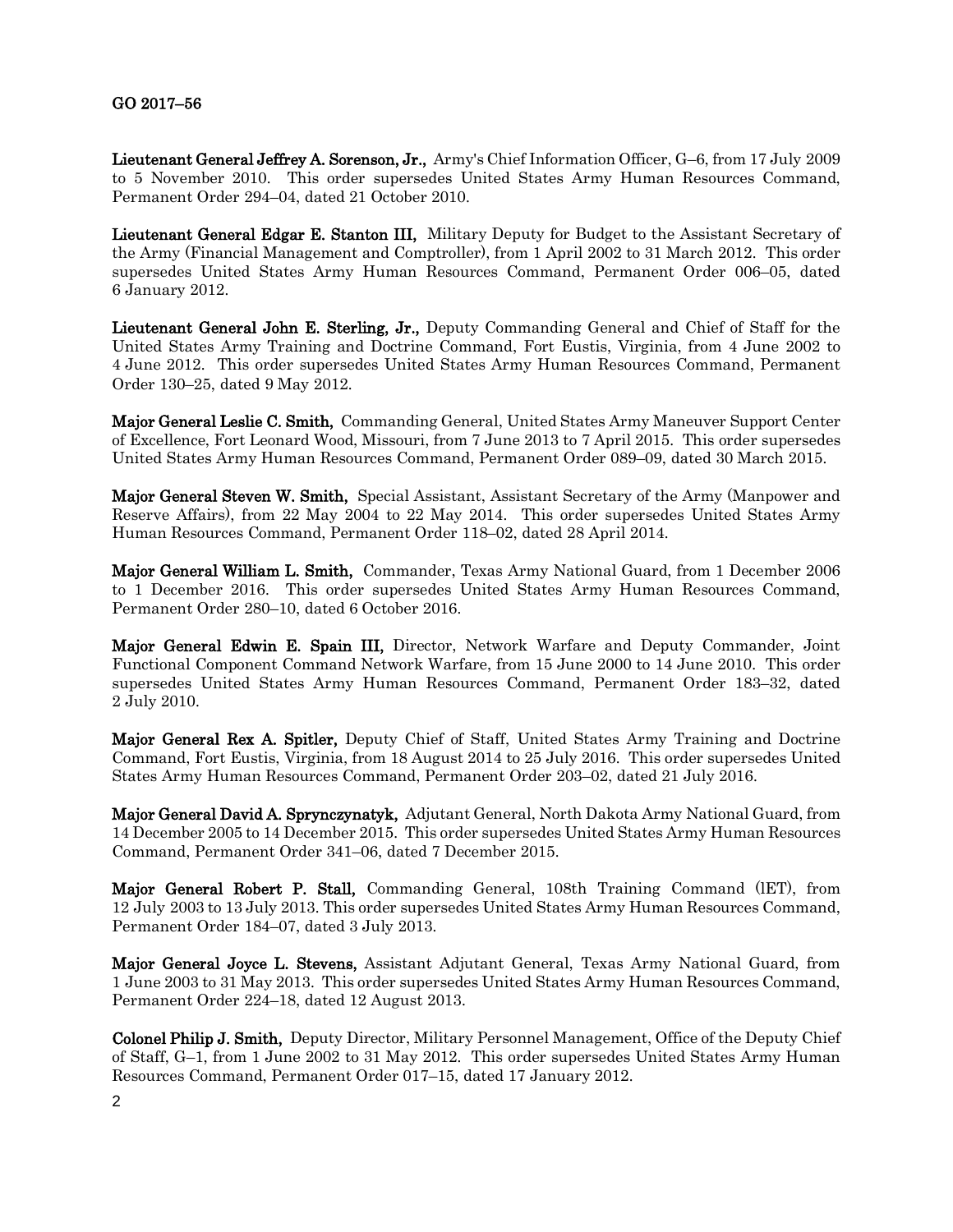Colonel Steven J. Smith, Chief, Commanders Initiatives Group, United States Army Forces Command, from 1 June 2004 to 31 May 2014. This order supersedes United States Army Human Resources Command, Permanent Order 056–09, dated 25 February 2014.

Colonel Thomas P. Smith, G–3, Chief of Operations for the United States Army Corps of Engineers, Washington, DC, from 30 September 2003 to 30 September 2013. This order supersedes United States Army Human Resources Command, Permanent Order 105–29, dated 15 April 2013.

Colonel Stephen D. Sobczak, Director, Health Care Operations, Office of the Surgeon General and the United States Army Medical Command, Falls Church Virginia, from 15 June 2005 to 15 June 2015. This order supersedes United States Army Human Resources Command, Permanent Order 079–11, dated 20 March 2015.

Colonel Kelly C. Spillane, Deputy, Operations Support, United States Army Space and Missile Defense Command/Army Forces Strategic Command, from 1 July 2006 to 8 July 2016. This order supersedes United States Army Human Resources Command, Permanent Order 111–04, dated 20 April 2016.

Colonel John M. Spiszer, Chief of Staff, V Corps and Deputy Chief of Staff, United States Europe, from 1 June 2004 to 1 June 2014. This order supersedes United States Army Human Resources Command, Permanent Order 090–07, dated 31 March 2014.

Colonel Jeffrey A. Springman, Director, Army Executive Strategy Group, Office of the Chief of Staff, Army, from 1 April 2004 to 31 March 2014. This order supersedes United States Army Human Resources Command, Permanent Order 312–03, dated 8 November 2013.

Colonel William M. Stacey, Fires Division Chief, Force Development Directorate, Office of the Deputy Chief of Staff, G–8, from 1 January 2007 to 31 December 2016. This order supersedes United States Army Human Resources Command, Permanent Order 286–03, dated 12 October 2016.

Colonel Charles A. Stafford, Chief of Staff, United States Military Academy and Senior Mentor Instructor for the MX 400 Officership Class, from 1 May 2004 to 30 April 2014. This order supersedes United States Army Human Resources Command, Permanent Order 113–12, dated 23 April 2014.

Colonel Eddie A. Stephens, Deputy Director, Human Resources Policy Directorate, Deputy Chief of Staff, G–1, Headquarters, Department of the Army, from 2 June 2000 to 1 June 2010. This order supersedes United States Army Human Resources Command, Permanent Order 060–03, dated 1 March 2010.

Chief Warrant Officer Five Thomas M. Somers, Aviation Branch Maintenance Officer, United States Army Aviation and Missile Life Cycle Management Command, Redstone Arsenal, Alabama, from 31 October 2000 to 30 October 2010. This order supersedes United States Army Human Resources Command, Permanent Order 207–06, dated 26 July 2010.

Command Sergeant Major Brian M. Stall, Command Sergeant Major, 4th Infantry Division, from 1 July 2004 to 30 June 2014. This order supersedes United States Army Human Resources Command, Permanent Order 031–07, dated 31 January 2014.